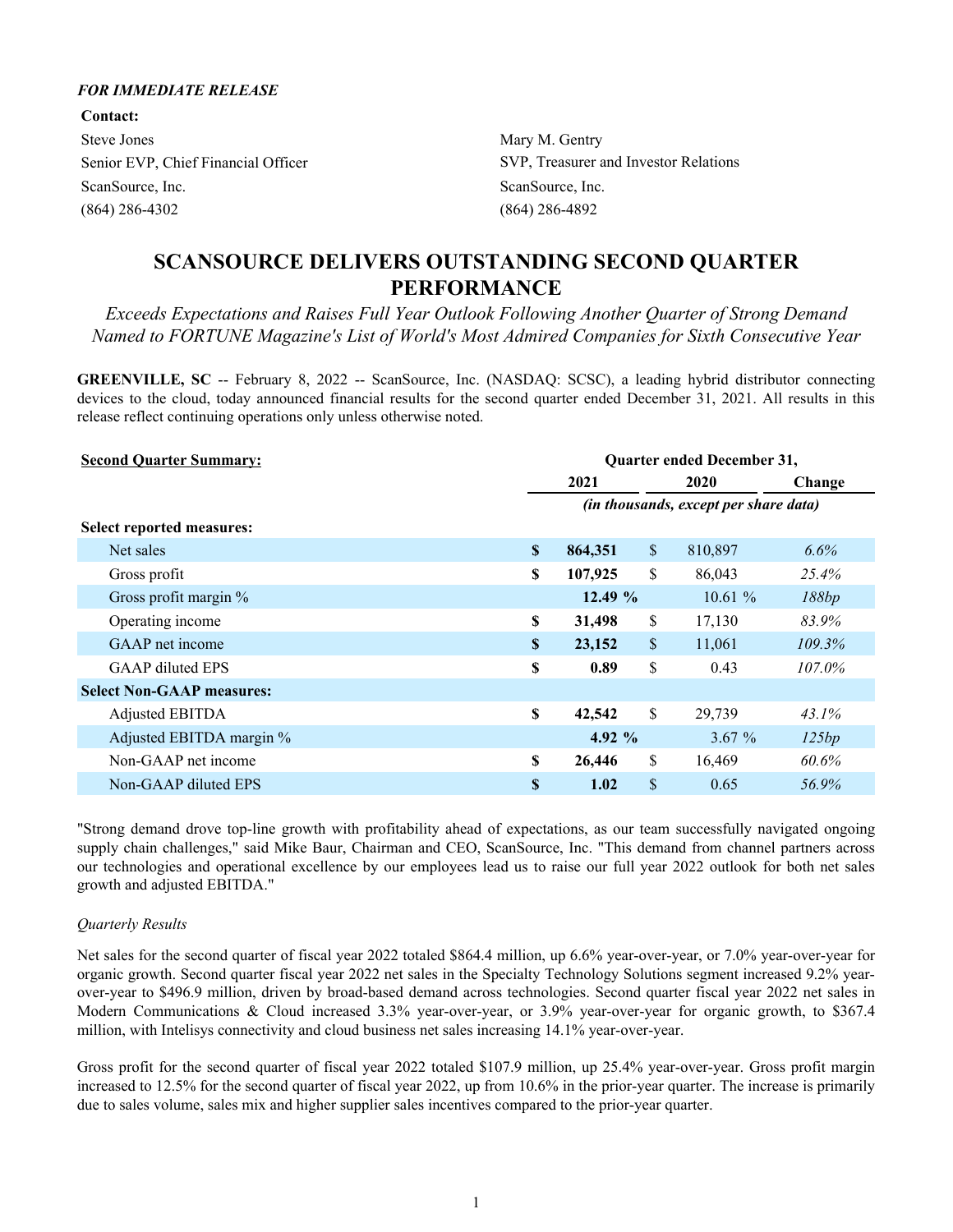For the second quarter of fiscal year 2022, operating income increased to \$31.5 million from \$17.1 million in the prior-year quarter. Second quarter fiscal year 2022 non-GAAP operating income increased to \$35.9 million for a 4.15% non-GAAP operating income margin, up from \$23.8 million for the prior-year quarter.

On a GAAP basis, net income for the second quarter of fiscal year 2022 totaled \$23.2 million, or \$0.89 per diluted share, compared to net income of \$11.1 million, or \$0.43 per diluted share, for the prior-year quarter. Second quarter fiscal year 2022 non-GAAP net income totaled \$26.4 million, or \$1.02 per diluted share, up from \$16.5 million, or \$0.65 per diluted share, for the prior-year quarter.

Adjusted EBITDA for the second quarter of fiscal year 2022 increased to \$42.5 million, or 4.92% of net sales, compared to \$29.7 million, or 3.67% of net sales in the prior-year quarter, primarily due to higher gross profits and operating leverage. Return on invested capital increased to 17.6% for second quarter fiscal year 2022, compared to 13.3% in the prior-year quarter.

#### *Naming to FORTUNE Magazine's List of World's Most Admired Companies*

In February, ScanSource announced its naming to *FORTUNE* magazine's 2022 list of World's Most Admired Companies. ScanSource's inclusion in this year's list marks the sixth consecutive year the Company has received the recognition. The annual survey, which is given to thousands of senior executives, directors and financial analysts from more than 600 global companies, identifies the organizations with the strongest reputations within their industries and across other industries.

### *Annual Financial Outlook for Fiscal Year 2022*

ScanSource raises its expectations for the full fiscal year ended June 30, 2022 and replaces previously provided guidance.

|                                  | <b>FY22 Annual Outlook</b> |
|----------------------------------|----------------------------|
| Net sales growth, year-over-year | At least 7\%               |
| Adjusted EBITDA (non-GAAP)       | At least \$148 million     |

Adjusted EBITDA is a non-GAAP measure, which excludes estimates for amortization of intangible assets, depreciation expense, and non-cash share-based compensation expense (effective with the first quarter of fiscal year 2022). For comparison, fiscal year 2021 Adjusted EBITDA, excluding share-based compensation, totaled \$118 million. ScanSource's outlook does not include the potential impact of any business combinations, asset acquisitions, divestitures, strategic investments, or other significant transactions that may be completed after the date hereof. These statements are forward-looking, and actual results may differ materially.

### **Webcast Details and Earnings Infographic**

At approximately 4:15 p.m. ET today, an Earnings Infographic, as a supplement to this press release and the Company's conference call, will be available on ScanSource's website, www.scansource.com (Investor Relations section). ScanSource will present additional information about its financial results and business in a conference call today, February 8, 2022, at 5:00 p.m. ET. A webcast of the call will be available for all interested parties and can be accessed at www.scansource.com (Investor Relations section). The webcast will be available for replay for 60 days.

#### **Safe Harbor Statement**

This press release contains "forward-looking" statements, including the Company's FY22 outlook, operating strategy, supply chain challenges, capital allocation plans, growth opportunities and the impact of the COVID-19 pandemic, which involve risks and uncertainties. Any number of factors could cause actual results to differ materially from anticipated results, including, but not limited to, failure to hire and retain quality employees, risk to the Company's business from a cyber-security attack, the failure to manage and implement the Company's organic growth strategy, the impact of the COVID-19 pandemic on the Company's operations and financial condition and the potential prolonged economic weakness brought on by COVID-19, a failure of the Company's IT systems, a failure to acquire new businesses, changes in interest and exchange rates and regulatory regimes impacting the Company's international operations, credit risks involving the Company's larger customers and suppliers, loss of the Company's major customers, termination of the Company's relationship with key suppliers or a significant modification of the terms under which it operates with a key supplier, changes in the Company's operating strategy, and other factors set forth in the "Risk Factors" contained in the Company's annual report on Form 10-K for the year ended June 30, 2021, filed with the Securities and Exchange Commission. Except as may be required by law, the Company expressly disclaims any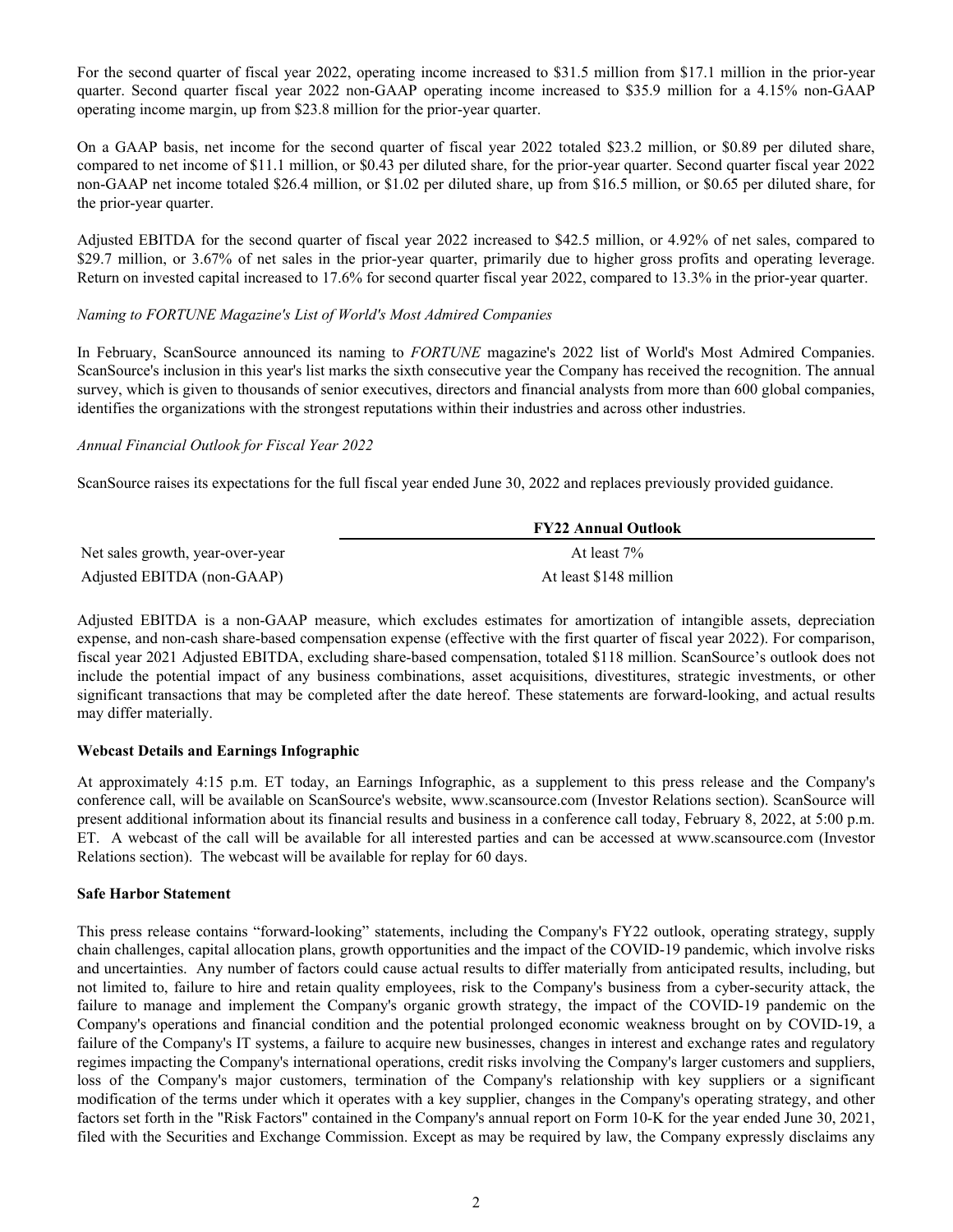obligation to update these forward-looking statements to reflect events or circumstances after the date of this press release or to reflect the occurrence of unanticipated events.

### **Non-GAAP Financial Information**

In addition to disclosing results that are determined in accordance with United States Generally Accepted Accounting Principles ("GAAP"), the Company also discloses certain non-GAAP financial measures, which are summarized below. Non-GAAP financial measures are used to understand and evaluate performance, including comparisons from period to period. Non-GAAP results exclude amortization of intangible assets related to acquisitions, change in fair value of contingent consideration, acquisition costs, restructuring costs and other non-GAAP adjustments.

*Net sales on a constant currency basis, excluding acquisitions (organic growth)*: The Company discloses the percentage change in net sales excluding the translation impact from changes in foreign currency exchange rates between reporting periods and excluding the net sales from acquisitions prior to the first full year from the acquisition date. This measure enhances the comparability between periods to help analyze underlying trends on an organic basis.

*Income Statement Non-GAAP Metrics:* To evaluate current period performance on a more consistent basis with prior periods, the Company discloses non-GAAP net sales, non-GAAP gross profit, non-GAAP operating income, non-GAAP other expense, net, non-GAAP pre-tax income, non-GAAP net income and non-GAAP diluted earnings per share (non-GAAP diluted "EPS"). Non-GAAP results exclude amortization of intangible assets related to acquisitions, changes in fair value of contingent consideration, acquisition and divestiture costs, impairment charges, restructuring costs, and other non-GAAP adjustments. These year-over-year metrics include the translation impact of changes in foreign currency exchange rates. Non-GAAP metrics are useful in assessing and understanding the Company's operating performance, especially when comparing results with previous periods or forecasting performance for future periods.

*Adjusted earnings before interest expense, income taxes, depreciation, and amortization ("Adjusted EBITDA"):* Adjusted EBITDA starts with net income and adds back interest expense, income tax expense, depreciation expense, amortization of intangible assets, changes in fair value of contingent considerations, and other non-GAAP adjustments, including acquisition and divestiture costs, impairment charges, and restructuring costs. Effective with the first quarter of fiscal year 2022, non-cash share-based compensation expense is also added back in calculating Adjusted EBITDA. Since Adjusted EBITDA excludes some non-cash costs of investing in our business and people, management believes that Adjusted EBITDA shows the profitability from our business operations more clearly. The presentation for Adjusted EBITDA for all periods presented has been recast to reflect this change to enhance comparability between periods.

*Return on invested capital ("ROIC"):* ROIC assists management in comparing the Company's performance over various reporting periods on a consistent basis because it removes from our operating results the impact of items that do not reflect our core operating performance. We believe the calculation of ROIC provides useful information to investors and is an additional relevant comparison of our performance. ROIC is calculated as Adjusted EBITDA over invested capital. Invested capital is defined as average equity plus average daily funded interest-bearing debt for the period. Management believes the calculation of ROIC provides useful information to investors and is an additional relevant comparison of the Company's performance during the year.

These non-GAAP financial measures have limitations as analytical tools, and the non-GAAP financial measures that the Company reports may not be comparable to similarly titled amounts reported by other companies. Analysis of results and outlook on a non-GAAP basis should be considered in addition to, and not in substitution for or as superior to, measurements of financial performance prepared in accordance with GAAP. A reconciliation of the Company's non-GAAP financial information to GAAP is set forth in the Supplementary Information (Unaudited) below.

### **About ScanSource, Inc.**

ScanSource, Inc. (NASDAQ: SCSC) is a leading hybrid distributor connecting devices to the cloud and accelerating growth for partners across hardware, SaaS, connectivity and cloud. ScanSource enables partners to deliver solutions for their customers to address changing end-user buying and consumption patterns. ScanSource sells through multiple, specialized routes-to-market with hardware, SaaS, connectivity and cloud services offerings from the world's leading suppliers of point-of-sale (POS), payments, barcode, physical security, unified communications and collaboration, telecom and cloud services. Founded in 1992 and headquartered in Greenville, South Carolina, ScanSource was named one of the 2021 Best Places to Work in South Carolina and on *FORTUNE* magazine's 2022 List of World's Most Admired Companies. ScanSource ranks #655 on the Fortune 1000. For more information, visit www.scansource.com.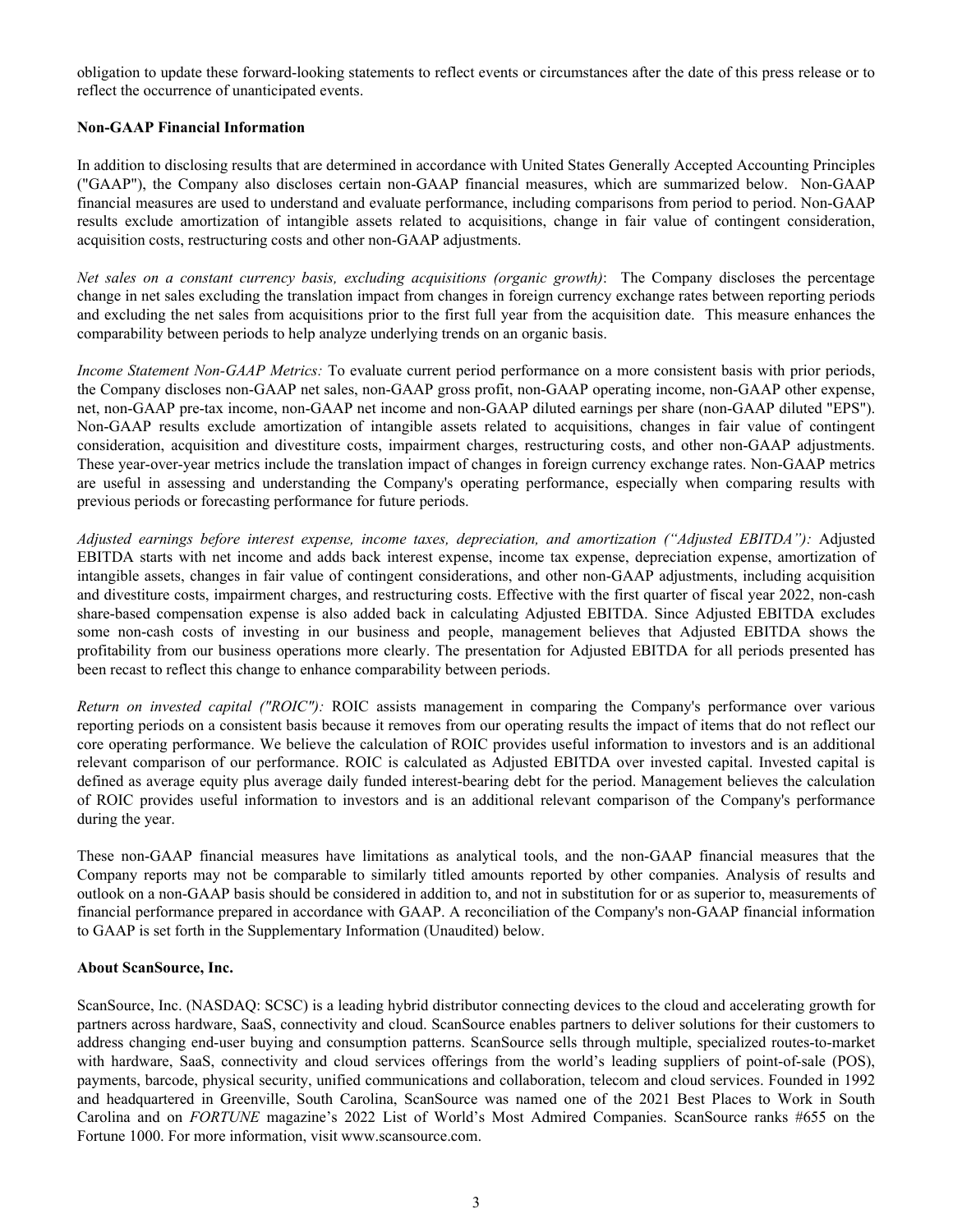# **ScanSource, Inc. and Subsidiaries Condensed Consolidated Balance Sheets (Unaudited)**

**(in thousands)**

|                                                                                                                                                                              |                           | December 31, 2021 |               | June 30, 2021* |
|------------------------------------------------------------------------------------------------------------------------------------------------------------------------------|---------------------------|-------------------|---------------|----------------|
| Assets                                                                                                                                                                       |                           |                   |               |                |
| Current assets:                                                                                                                                                              |                           |                   |               |                |
| Cash and cash equivalents                                                                                                                                                    | \$                        | 34,123            | $\mathcal{S}$ | 62,718         |
| Accounts receivable, less allowance of \$17,393 at December 31, 2021<br>and \$19,341 at June 30, 2021                                                                        |                           | 613,186           |               | 568,984        |
| Inventories                                                                                                                                                                  |                           | 562,397           |               | 470,081        |
| Prepaid expenses and other current assets                                                                                                                                    |                           | 124,633           |               | 117,860        |
| Total current assets                                                                                                                                                         |                           | 1,334,339         |               | 1,219,643      |
| Property and equipment, net                                                                                                                                                  |                           | 39,239            |               | 42,836         |
| Goodwill                                                                                                                                                                     |                           | 216,755           |               | 218,877        |
| Identifiable intangible assets, net                                                                                                                                          |                           | 95,045            |               | 104,860        |
| Deferred income taxes                                                                                                                                                        |                           | 21,668            |               | 21,853         |
| Other non-current assets                                                                                                                                                     |                           | 63,824            |               | 63,615         |
| Total assets                                                                                                                                                                 | $\boldsymbol{\mathsf{S}}$ | 1,770,870         | $\mathcal{S}$ | 1,671,684      |
| Liabilities and Shareholders' Equity                                                                                                                                         |                           |                   |               |                |
| Current liabilities:                                                                                                                                                         |                           |                   |               |                |
| Accounts payable                                                                                                                                                             | \$                        | 653,190           | $\mathcal{S}$ | 634,805        |
| Accrued expenses and other current liabilities                                                                                                                               |                           | 81,570            |               | 87,790         |
| Income taxes payable                                                                                                                                                         |                           | 2,283             |               | 2,501          |
| Current portion of long-term debt                                                                                                                                            |                           | 9,723             |               | 7,843          |
| Total current liabilities                                                                                                                                                    |                           | 746,766           |               | 732,939        |
| Deferred income taxes                                                                                                                                                        |                           | 3,862             |               | 3,954          |
| Long-term debt, net of current portion                                                                                                                                       |                           | 129,358           |               | 135,331        |
| Borrowings under revolving credit facility                                                                                                                                   |                           | 57,785            |               |                |
| Other long-term liabilities                                                                                                                                                  |                           | 64,574            |               | 68,269         |
| <b>Total liabilities</b>                                                                                                                                                     |                           | 1,002,345         |               | 940,493        |
| Commitments and contingencies                                                                                                                                                |                           |                   |               |                |
| Shareholders' equity:                                                                                                                                                        |                           |                   |               |                |
| Preferred stock, no par value; 3,000,000 shares authorized, none issued                                                                                                      |                           |                   |               |                |
| Common stock, no par value; 45,000,000 shares authorized, 25,657,545 and<br>25,499,465 shares issued and outstanding at December 31, 2021 and June 30,<br>2021, respectively |                           | 75,583            |               | 71,253         |
| Retained earnings                                                                                                                                                            |                           | 803,396           |               | 758,071        |
| Accumulated other comprehensive loss                                                                                                                                         |                           | (110, 454)        |               | (98, 133)      |
| Total shareholders' equity                                                                                                                                                   |                           | 768,525           |               | 731,191        |
| Total liabilities and shareholders' equity                                                                                                                                   | $\mathbb S$               | 1,770,870         | $\mathcal{S}$ | 1,671,684      |

\*Derived from audited financial statements.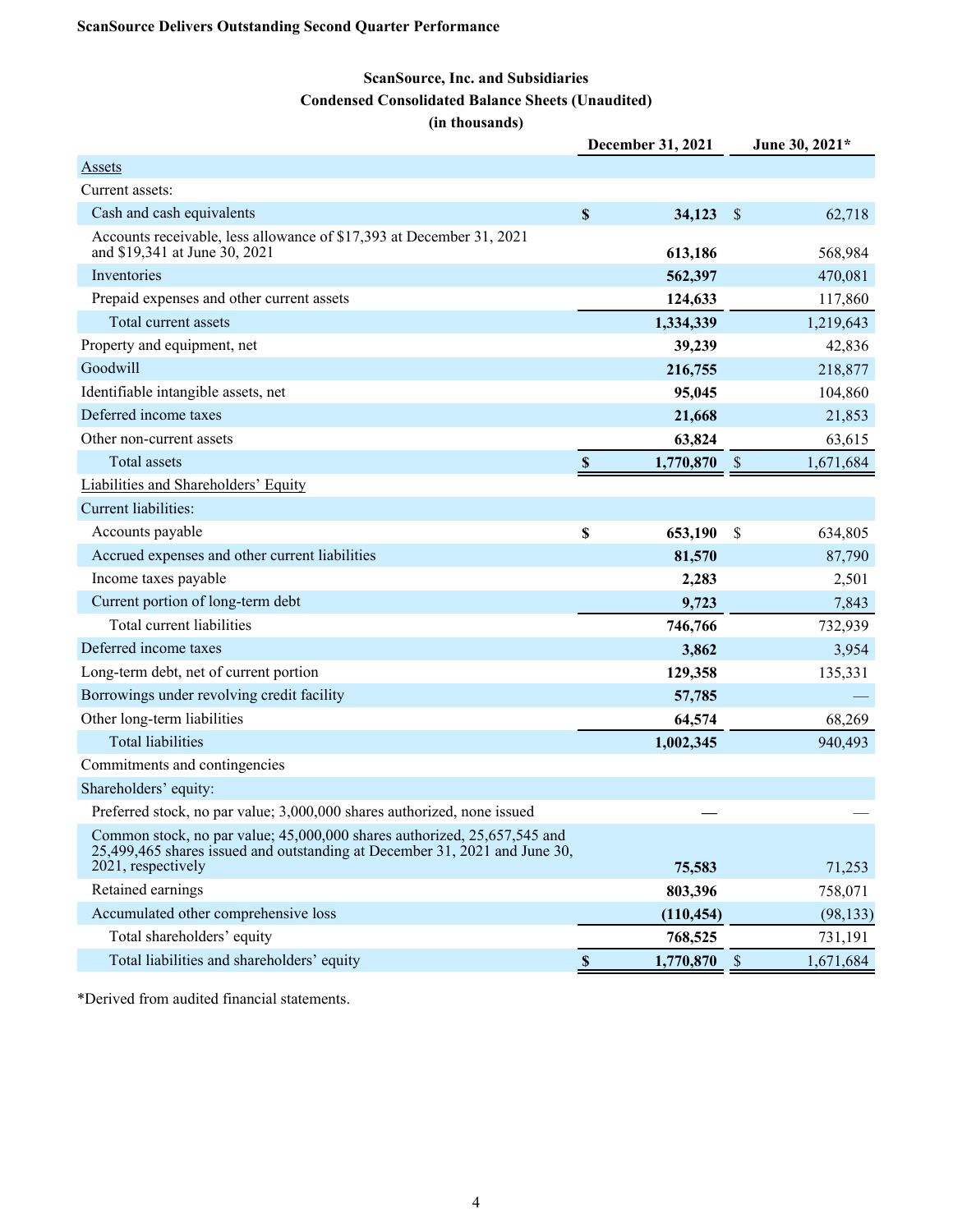# **ScanSource, Inc. and Subsidiaries Condensed Consolidated Income Statements (Unaudited) (in thousands, except per share data)**

|                                                                    | Quarter ended<br>December 31. |         |               |                |                           | Six months ended<br>December 31, |                           |             |
|--------------------------------------------------------------------|-------------------------------|---------|---------------|----------------|---------------------------|----------------------------------|---------------------------|-------------|
|                                                                    |                               | 2021    |               | 2020           |                           | 2021                             |                           | 2020        |
| Net sales                                                          | $\mathbf S$                   | 864,351 | \$            | 810,897        |                           | \$1,721,662                      |                           | \$1,568,238 |
| Cost of goods sold                                                 |                               | 756,426 |               | 724,854        |                           | 1,512,437                        |                           | 1,401,415   |
| Gross profit                                                       |                               | 107,925 |               | 86,043         |                           | 209,225                          |                           | 166,823     |
| Selling, general and administrative expenses                       |                               | 69,433  |               | 60,470         |                           | 133,016                          |                           | 122,580     |
| Depreciation expense                                               |                               | 2,547   |               | 3,097          |                           | 5,427                            |                           | 6,494       |
| Intangible amortization expense                                    |                               | 4,447   |               | 4,862          |                           | 8,956                            |                           | 9,716       |
| Restructuring and other charges                                    |                               |         |               | 484            |                           |                                  |                           | 8,753       |
| Change in fair value of contingent consideration                   |                               |         |               |                |                           |                                  |                           | 516         |
| Operating income                                                   |                               | 31,498  |               | 17,130         |                           | 61,826                           |                           | 18,764      |
| Interest expense                                                   |                               | 1,493   |               | 1,796          |                           | 3,153                            |                           | 3,709       |
| Interest income                                                    |                               | (947)   |               | (531)          |                           | (1,973)                          |                           | (1,011)     |
| Other expense, net                                                 |                               | 543     |               | 121            |                           | 807                              |                           | 484         |
| Income before income taxes                                         |                               | 30,409  |               | 15,744         |                           | 59,839                           |                           | 15,582      |
| Provision for income taxes                                         |                               | 7,257   |               | 4,683          |                           | 14,614                           |                           | 4,636       |
| Net income from continuing operations                              |                               | 23,152  |               | 11,061         |                           | 45,225                           |                           | 10,946      |
| Net income (loss) from discontinued operations                     |                               | 100     |               | (25, 255)      |                           | 100                              |                           | (36,959)    |
| Net income (loss)                                                  | $\mathbf S$                   | 23,252  | $\mathcal{S}$ | $(14, 194)$ \$ |                           | 45,325                           | \$                        | (26, 013)   |
|                                                                    |                               |         |               |                |                           |                                  |                           |             |
| Per share data:                                                    |                               |         |               |                |                           |                                  |                           |             |
| Net income from continuing operations per common share, basic      | $\boldsymbol{\mathsf{S}}$     | 0.91    | \$            | 0.44           | \$                        | 1.77                             | \$                        | 0.43        |
| Net loss from discontinued operations per common share, basic      |                               |         |               | (1.00)         |                           |                                  |                           | (1.46)      |
| Net income (loss) per common share, basic                          | \$                            | 0.91    | $\mathcal{S}$ | $(0.56)$ \$    |                           | 1.77                             | $\mathcal{S}$             | (1.03)      |
| Weighted-average shares outstanding, basic                         |                               | 25,585  |               | 25,395         |                           | 25,549                           |                           | 25,378      |
|                                                                    |                               |         |               |                |                           |                                  |                           |             |
| Net income from continuing operations per common share, diluted \$ |                               | 0.89    | \$            | 0.43           | $\boldsymbol{\mathsf{S}}$ | 1.75                             | $\boldsymbol{\mathsf{S}}$ | 0.43        |
| Net loss from discontinued operations per common share, diluted    |                               |         |               | (0.99)         |                           |                                  |                           | (1.45)      |
| Net income (loss) per common share, diluted                        | $\boldsymbol{\mathsf{S}}$     | 0.90    | $\mathcal{S}$ | $(0.56)$ \$    |                           | 1.76                             | $\sqrt{\ }$               | (1.02)      |
| Weighted-average shares outstanding, diluted                       |                               | 25,895  |               | 25,475         |                           | 25,806                           |                           | 25,458      |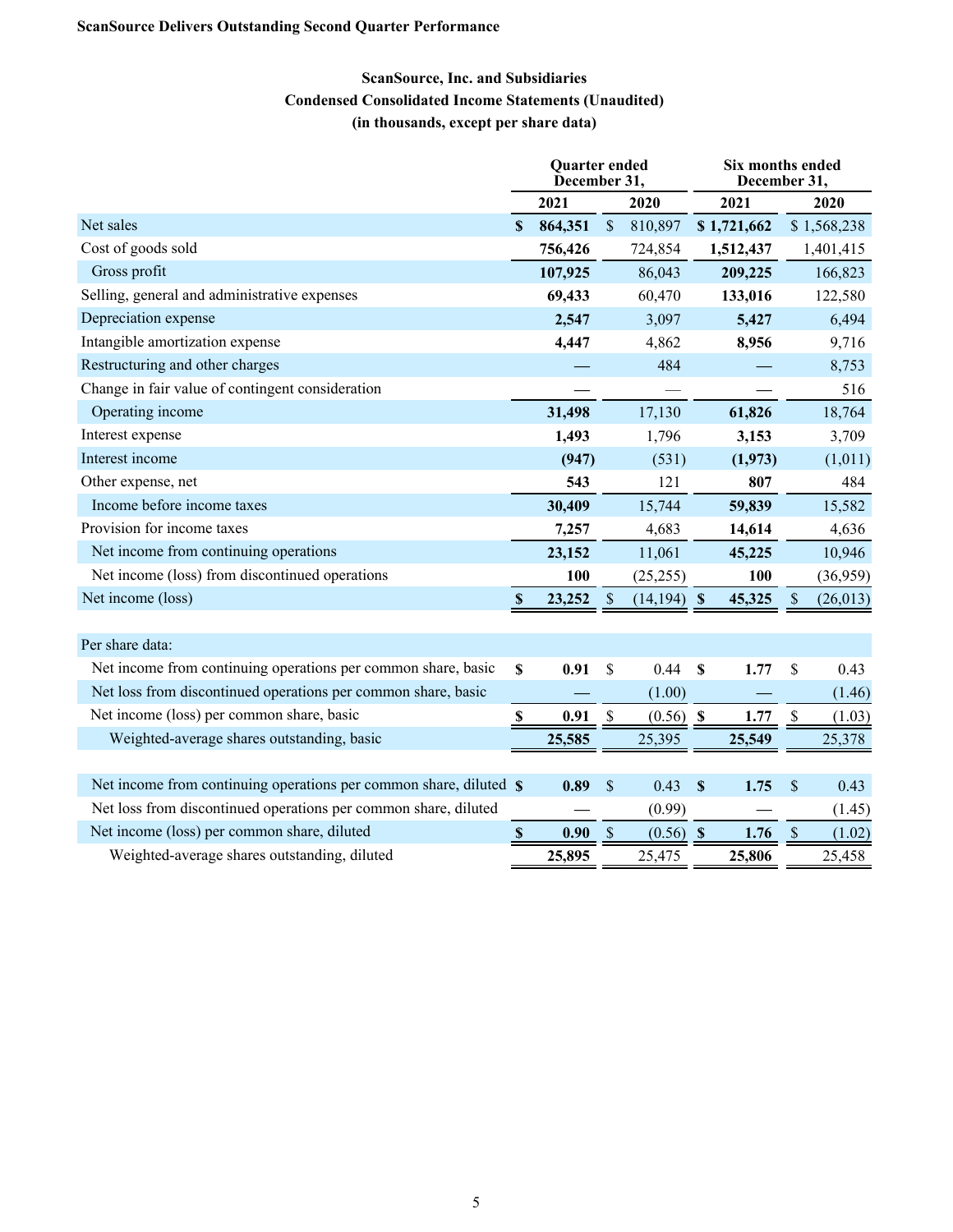### **ScanSource, Inc. and Subsidiaries**

# **Condensed Consolidated Statements of Cash Flows (Unaudited)**

### **(in thousands)**

|                                                                                                                      | Six months ended<br>December 31, |                 |
|----------------------------------------------------------------------------------------------------------------------|----------------------------------|-----------------|
|                                                                                                                      | 2021                             | 2020            |
| Cash flows from operating activities:                                                                                |                                  |                 |
| Net income (loss)                                                                                                    | \$<br>45,325                     | \$<br>(26, 013) |
| Net income (loss) from discontinued operations                                                                       | <b>100</b>                       | (36,959)        |
| Net income from continuing operations                                                                                | 45,225                           | 10,946          |
| Adjustments to reconcile net income (loss) to net cash provided by operating activities of<br>continuing operations: |                                  |                 |
| Depreciation and amortization                                                                                        | 14,879                           | 17,059          |
| Amortization of debt issue costs                                                                                     | 209                              | 209             |
| Provision for doubtful accounts                                                                                      | 921                              | (180)           |
| Share-based compensation                                                                                             | 6,032                            | 3,174           |
| Deferred income taxes                                                                                                | (109)                            | (694)           |
| Change in fair value of contingent consideration                                                                     |                                  | 516             |
| Contingent consideration payments excess                                                                             |                                  | (5, 457)        |
| Finance lease interest                                                                                               | 26                               | 70              |
| Changes in operating assets and liabilities, net of acquisitions:                                                    |                                  |                 |
| Accounts receivable                                                                                                  | (54,370)                         | (86, 683)       |
| Inventories                                                                                                          | (95, 531)                        | 35,124          |
| Prepaid expenses and other assets                                                                                    | (11,236)                         | 2,256           |
| Other non-current assets                                                                                             | (1, 561)                         | 1,328           |
| Accounts payable                                                                                                     | 25,444                           | 132,074         |
| Accrued expenses and other liabilities                                                                               | (5,130)                          | 11,150          |
| Income taxes payable                                                                                                 | (177)                            | (5,218)         |
| Net cash (used in) provided by operating activities of continuing operations                                         | (75, 378)                        | 115,674         |
| Cash flows from investing activities of continuing operations:                                                       |                                  |                 |
| Capital expenditures                                                                                                 | (2,645)                          | (1, 454)        |
| Cash received for business disposal                                                                                  | 3,125                            | 34,356          |
| Net cash provided by investing activities of continuing operations                                                   | 480                              | 32,902          |
| Cash flows from financing activities of continuing operations:                                                       |                                  |                 |
| Borrowings on revolving credit, net of expenses                                                                      | 1,115,161                        | 959,848         |
| Repayments on revolving credit, net of expenses                                                                      | (1,057,376)                      | (1,022,561)     |
| Repayments on long-term debt, net                                                                                    | (4,093)                          | (4,089)         |
| Repayments of finance lease obligations                                                                              | (624)                            | (652)           |
| Contingent consideration payments                                                                                    |                                  | (41, 393)       |
| Exercise of stock options                                                                                            | 1,114                            |                 |
| Taxes paid on settlement of equity awards                                                                            | (2, 634)                         | (1,036)         |
| Common stock repurchased                                                                                             | (183)                            |                 |
| Net cash provided by (used in) financing activities of continuing operations                                         | 51,365                           | (109, 883)      |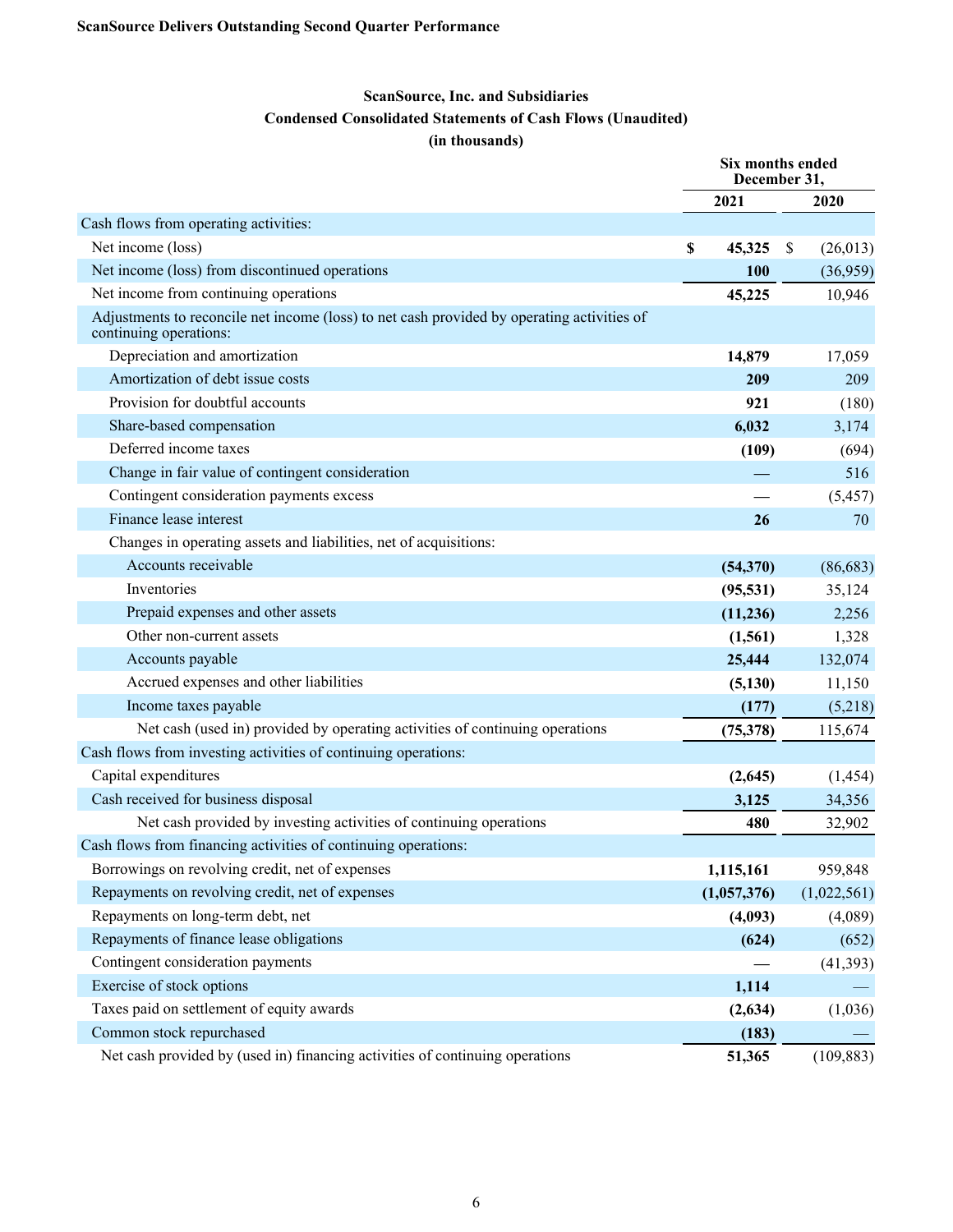# **ScanSource, Inc. and Subsidiaries Condensed Consolidated Statements of Cash Flows (Unaudited), continued (in thousands)**

| Cash flows from discontinued operations:                                   |           |           |  |  |  |  |  |  |  |
|----------------------------------------------------------------------------|-----------|-----------|--|--|--|--|--|--|--|
| Net cash flows provided by operating activities of discontinued operations |           | 21,704    |  |  |  |  |  |  |  |
| Net cash flows used in investing activities of discontinued operations     |           | (58)      |  |  |  |  |  |  |  |
| Net cash flows used in financing activities of discontinued operations     |           | (29, 494) |  |  |  |  |  |  |  |
| Net cash flows used in discontinued operations                             |           | (7, 848)  |  |  |  |  |  |  |  |
| Effect of exchange rate changes on cash and cash equivalents               | (5,062)   | 1,887     |  |  |  |  |  |  |  |
| (Decrease) Increase in cash and cash equivalents                           | (28, 595) | 32,732    |  |  |  |  |  |  |  |
| Consolidated cash and cash equivalents at beginning of period              | 62,718    | 34,455    |  |  |  |  |  |  |  |
| Consolidated cash and cash equivalents at end of period                    | 34,123    | 67,187    |  |  |  |  |  |  |  |
| Cash and cash equivalents of discontinued operations                       |           |           |  |  |  |  |  |  |  |
| Cash and cash equivalents of continuing operations                         | 34,123    | 67,187    |  |  |  |  |  |  |  |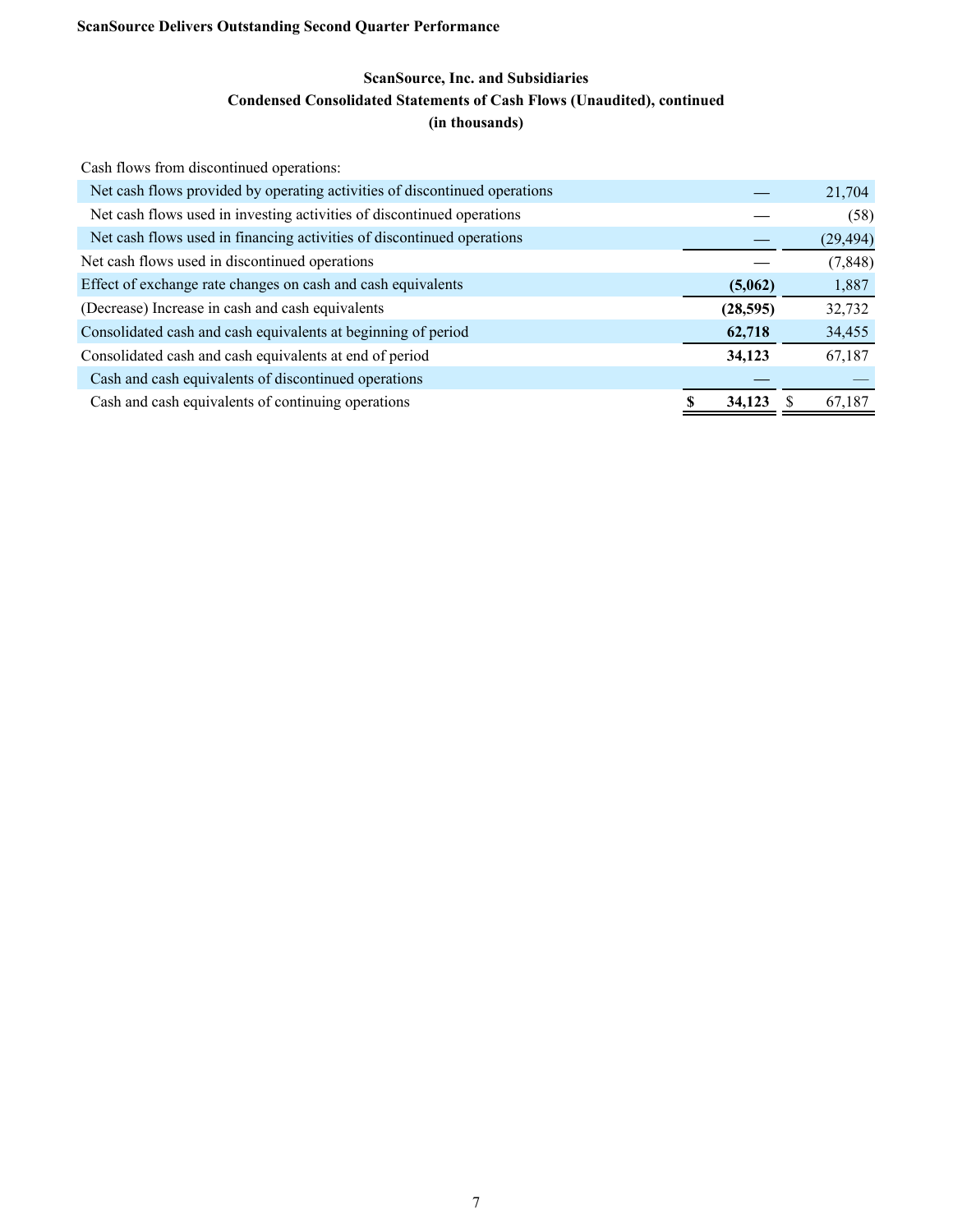# **ScanSource, Inc. and Subsidiaries Supplementary Information (Unaudited) (in thousands, except percentages)**

### **Non-GAAP Financial Information:**

|                                                         |             | December 31, | <b>Quarter ended</b> |         |  |  |
|---------------------------------------------------------|-------------|--------------|----------------------|---------|--|--|
|                                                         |             | 2021         |                      | 2020    |  |  |
| Return on invested capital ratio (ROIC), annualized (a) |             | 17.6%        |                      | 13.3 %  |  |  |
|                                                         |             |              |                      |         |  |  |
| <b>Reconciliation of Net Income to Adjusted EBITDA:</b> |             |              |                      |         |  |  |
| Net income from continuing operations (GAAP)            | \$          | 23,152       | \$                   | 11,061  |  |  |
| Plus: Interest expense                                  |             | 1,493        |                      | 1,796   |  |  |
| Plus: Income taxes                                      |             | 7,257        |                      | 4,683   |  |  |
| Plus: Depreciation and amortization                     |             | 7,229        |                      | 8,349   |  |  |
| EBITDA (non-GAAP)                                       |             | 39,131       |                      | 25,889  |  |  |
| Plus: Share-based compensation                          |             | 3,464        |                      | 2,006   |  |  |
| Plus: Acquisition and divestiture costs <sup>(b)</sup>  |             | (53)         |                      | 1,360   |  |  |
| Plus: Restructuring costs                               |             |              |                      | 484     |  |  |
| Adjusted EBITDA (numerator for ROIC) (non-GAAP)         |             | 42,542       | \$                   | 29,739  |  |  |
|                                                         |             |              |                      |         |  |  |
| <b>Invested Capital Calculations:</b>                   |             |              |                      |         |  |  |
| Equity – beginning of the quarter                       | \$          | 746,094      | $\mathcal{S}$        | 671,227 |  |  |
| Equity – end of the quarter                             |             | 768,525      |                      | 682,139 |  |  |
| Plus: Share-based compensation, net                     |             | 2,590        |                      | 1,510   |  |  |
| Plus: Acquisition and divestiture costs <sup>(b)</sup>  |             | (53)         |                      | 1,360   |  |  |
| Plus: Restructuring, net                                |             |              |                      | 366     |  |  |
| Plus: Discontinued operations net (income) loss         |             | (100)        |                      | 25,255  |  |  |
| Average equity                                          |             | 758,528      |                      | 690,929 |  |  |
| Average funded debt (c)                                 |             | 200,708      |                      | 198,620 |  |  |
| Invested capital (denominator for ROIC) (non-GAAP)      | $\mathbf S$ | 959,236      | \$                   | 889,549 |  |  |

(a) The annualized adjusted EBITDA amount is divided by days in the quarter times 365 days per year, or 366 days for leap year. There were 92 days in the current and prior-year quarter.

(b) Acquisition and divestiture costs are generally nondeductible for tax purposes.

(c) Average funded debt, which includes both continuing and discontinued operations, is calculated as the average daily amounts outstanding on short-term and long-term interest-bearing debt.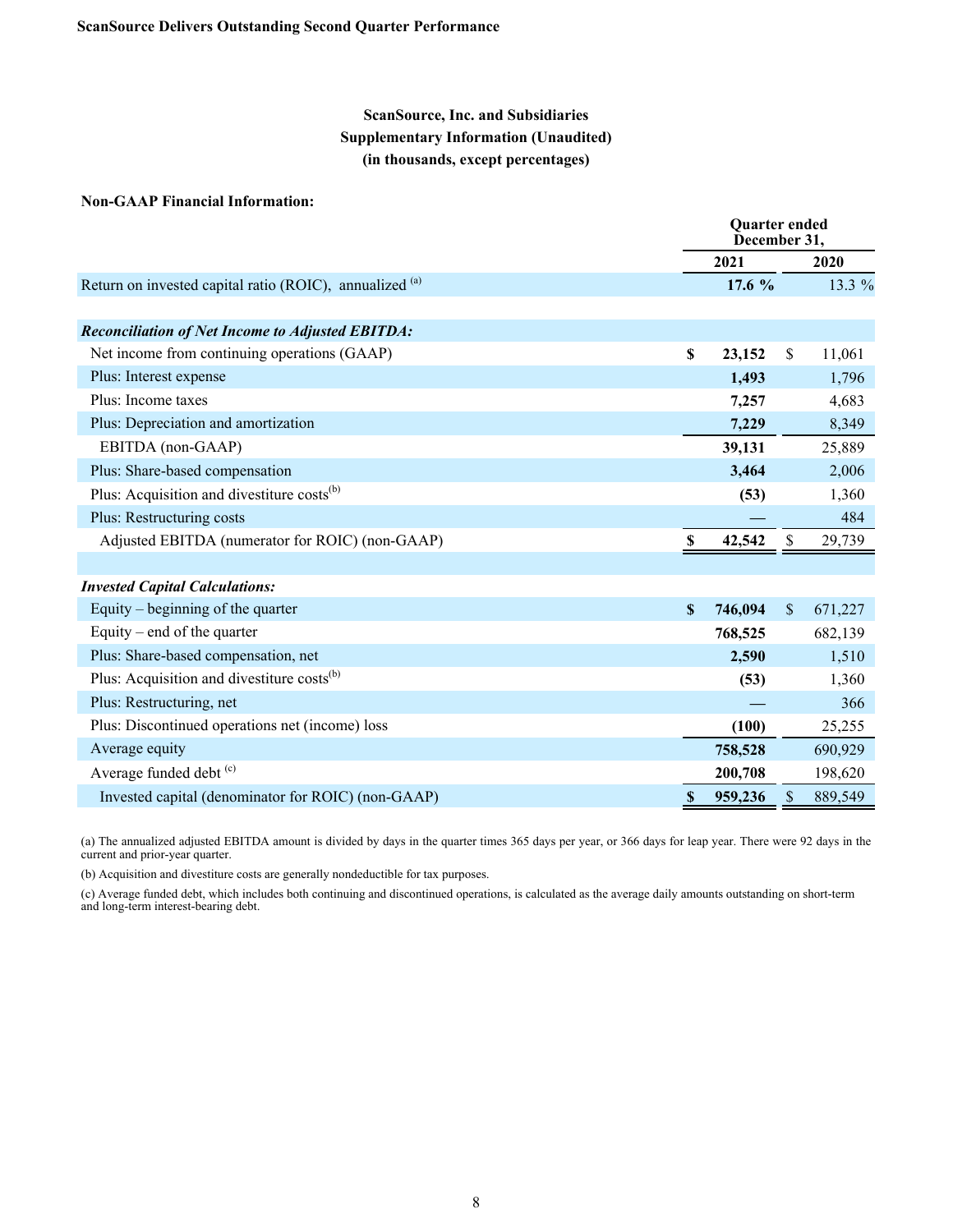### **ScanSource, Inc. and Subsidiaries Supplementary Information (Unaudited)**

**Net Sales by Segment:**

|                                           |    | Quarter ended December 31, |              |         |          |  |  |  |  |
|-------------------------------------------|----|----------------------------|--------------|---------|----------|--|--|--|--|
|                                           |    | 2021                       |              | 2020    | % Change |  |  |  |  |
| <b>Specialty Technology Solutions:</b>    |    | <i>(in thousands)</i>      |              |         |          |  |  |  |  |
| Net sales, reported                       | S  | 496,920                    | -S           | 455,248 | $9.2\%$  |  |  |  |  |
| Foreign exchange impact <sup>(a)</sup>    |    | 1,011                      |              |         |          |  |  |  |  |
| Non-GAAP net sales, constant currency     |    | 497,931                    |              | 455,248 | $9.4\%$  |  |  |  |  |
|                                           |    |                            |              |         |          |  |  |  |  |
| <b>Modern Communications &amp; Cloud:</b> |    |                            |              |         |          |  |  |  |  |
| Net sales, reported                       | S  | 367,431                    | <sup>S</sup> | 355,649 | $3.3\%$  |  |  |  |  |
| Foreign exchange impact <sup>(a)</sup>    |    | 1,961                      |              |         |          |  |  |  |  |
| Non-GAAP net sales, constant currency     |    | 369,392                    |              | 355,649 | 3.9%     |  |  |  |  |
|                                           |    |                            |              |         |          |  |  |  |  |
| Consolidated:                             |    |                            |              |         |          |  |  |  |  |
| Net sales, reported                       | \$ | 864,351                    | <sup>S</sup> | 810,897 | $6.6\%$  |  |  |  |  |
| Foreign exchange impact <sup>(a)</sup>    |    | 2,972                      |              |         |          |  |  |  |  |
| Non-GAAP net sales, constant currency     | \$ | 867,323                    |              | 810,897 | 7.0%     |  |  |  |  |

<sup>(a)</sup> Year-over-year net sales growth rate excluding the translation impact of changes in foreign currency exchange rates. Calculated by translating the net sales for the quarter ended December 31, 2021 into U.S. dollars using the average foreign exchange rates for the quarter ended December 31, 2020.

# **ScanSource, Inc. and Subsidiaries Supplementary Information (Unaudited)**

| <b>Net Sales by Geography:</b> |
|--------------------------------|
|--------------------------------|

|                                        | Quarter ended December 31, |                |      |         |           |
|----------------------------------------|----------------------------|----------------|------|---------|-----------|
|                                        |                            | 2021           |      | 2020    | % Change  |
| United States and Canada:              |                            | (in thousands) |      |         |           |
| Net sales, as reported                 |                            | 773,932 \$     |      | 720,004 | $7.5 \%$  |
|                                        |                            |                |      |         |           |
| International:                         |                            |                |      |         |           |
| Net sales, reported                    | \$                         | 90,419         | - \$ | 90,893  | $(0.5)\%$ |
| Foreign exchange impact <sup>(a)</sup> |                            | 2,972          |      |         |           |
| Non-GAAP net sales, constant currency  |                            | 93,391         |      | 90,893  | $2.7\%$   |
|                                        |                            |                |      |         |           |
| Consolidated:                          |                            |                |      |         |           |
| Net sales, reported                    | $\mathbf S$                | 864,351        | -S   | 810,897 | 6.6 $%$   |
| Foreign exchange impact <sup>(a)</sup> |                            | 2,972          |      |         |           |
| Non-GAAP net sales, constant currency  |                            | 867,323        | S    | 810,897 | $7.0\%$   |

 $^{(a)}$  Year-over-year net sales growth rate excluding the translation impact of changes in foreign currency exchange rates. Calculated by translating the net sales for the quarter ended December 31, 2021 into U.S. dollars using the average foreign exchange rates for the quarter ended December 31, 2020.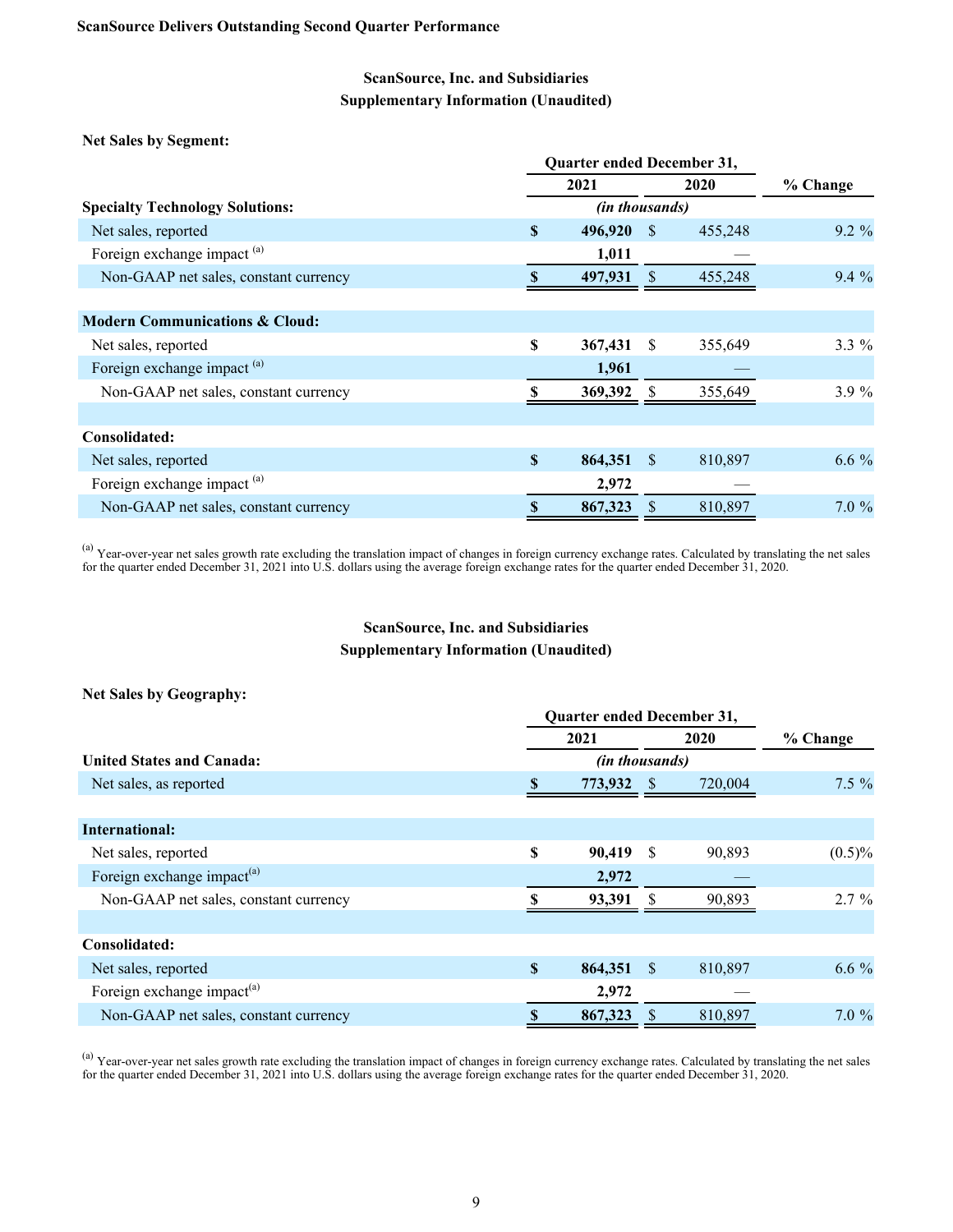### **ScanSource Delivers Outstanding Second Quarter Performance**

|                    |              | <b>Quarter ended December 31, 2021</b> |  |                                                              |                                       |                                                           |  |                                             |      |                               |     |         |                            |
|--------------------|--------------|----------------------------------------|--|--------------------------------------------------------------|---------------------------------------|-----------------------------------------------------------|--|---------------------------------------------|------|-------------------------------|-----|---------|----------------------------|
|                    |              |                                        |  | Intangible<br>amortization<br><b>GAAP Measure</b><br>expense |                                       | Change in fair<br>value of<br>contingent<br>consideration |  | <b>Acquisition and</b><br>divestiture costs |      | <b>Restructuring</b><br>costs |     |         | <b>Non-GAAP</b><br>measure |
|                    |              |                                        |  |                                                              | (in thousands, except per share data) |                                                           |  |                                             |      |                               |     |         |                            |
| Net sales          | $\mathbb{S}$ | 864,351 \$                             |  | $\overline{\phantom{m}}$                                     | -8                                    | $-$ \$                                                    |  | $-$ S                                       |      | $\overline{\phantom{m}}$      | -\$ | 864,351 |                            |
| Gross profit       |              | 107,925                                |  |                                                              |                                       |                                                           |  |                                             |      |                               |     | 107,925 |                            |
| Operating income   |              | 31,498                                 |  | 4,447                                                        |                                       |                                                           |  | (53)                                        |      |                               |     | 35,892  |                            |
| Other expense, net |              | 1,089                                  |  |                                                              |                                       |                                                           |  |                                             |      |                               |     | 1,089   |                            |
| Pre-tax income     |              | 30,409                                 |  | 4,447                                                        |                                       |                                                           |  | (53)                                        |      |                               |     | 34,803  |                            |
| Net income         |              | 23,152                                 |  | 3,347                                                        |                                       |                                                           |  | (53)                                        |      |                               |     | 26,446  |                            |
| Diluted EPS        | \$           | 0.89 S                                 |  | $0.13$ \$                                                    |                                       | $-$ \$                                                    |  | $\qquad \qquad \overline{\qquad \qquad }$   | - \$ | $\overline{\phantom{m}}$      | -S  | 1.02    |                            |

|                    |               | <b>Quarter ended December 31, 2020</b> |  |                                       |   |                                                           |               |                                             |              |                               |               |                            |
|--------------------|---------------|----------------------------------------|--|---------------------------------------|---|-----------------------------------------------------------|---------------|---------------------------------------------|--------------|-------------------------------|---------------|----------------------------|
|                    |               | <b>GAAP Measure</b>                    |  | Intangible<br>amortization<br>expense |   | Change in fair<br>value of<br>contingent<br>consideration |               | <b>Acquisition and</b><br>divestiture costs |              | <b>Restructuring</b><br>costs |               | <b>Non-GAAP</b><br>measure |
|                    |               |                                        |  |                                       |   | (in thousands, except per share data)                     |               |                                             |              |                               |               |                            |
| Net sales          | $\mathcal{S}$ | 810,897 \$                             |  | $\overline{\phantom{a}}$              | S | $\frac{1}{2}$                                             | $\mathcal{S}$ | $\overline{\phantom{0}}$                    | <sup>S</sup> | $\overline{\phantom{m}}$      | <sup>\$</sup> | 810,897                    |
| Gross profit       |               | 86,043                                 |  |                                       |   |                                                           |               |                                             |              |                               |               | 86,043                     |
| Operating income   |               | 17,130                                 |  | 4,862                                 |   |                                                           |               | 1,360                                       |              | 484                           |               | 23,836                     |
| Other expense, net |               | 1,386                                  |  |                                       |   |                                                           |               |                                             |              |                               |               | 1,386                      |
| Pre-tax income     |               | 15,744                                 |  | 4,862                                 |   |                                                           |               | 1,360                                       |              | 484                           |               | 22,450                     |
| Net income         |               | 11,061                                 |  | 3,682                                 |   |                                                           |               | 1,360                                       |              | 366                           |               | 16,469                     |
| Diluted EPS        | $\mathcal{S}$ | $0.43 \quad$ \$                        |  | $0.15$ \$                             |   | $\overline{\phantom{a}}$                                  | <sup>\$</sup> | 0.06                                        | -S           | 0.01                          |               | 0.65                       |